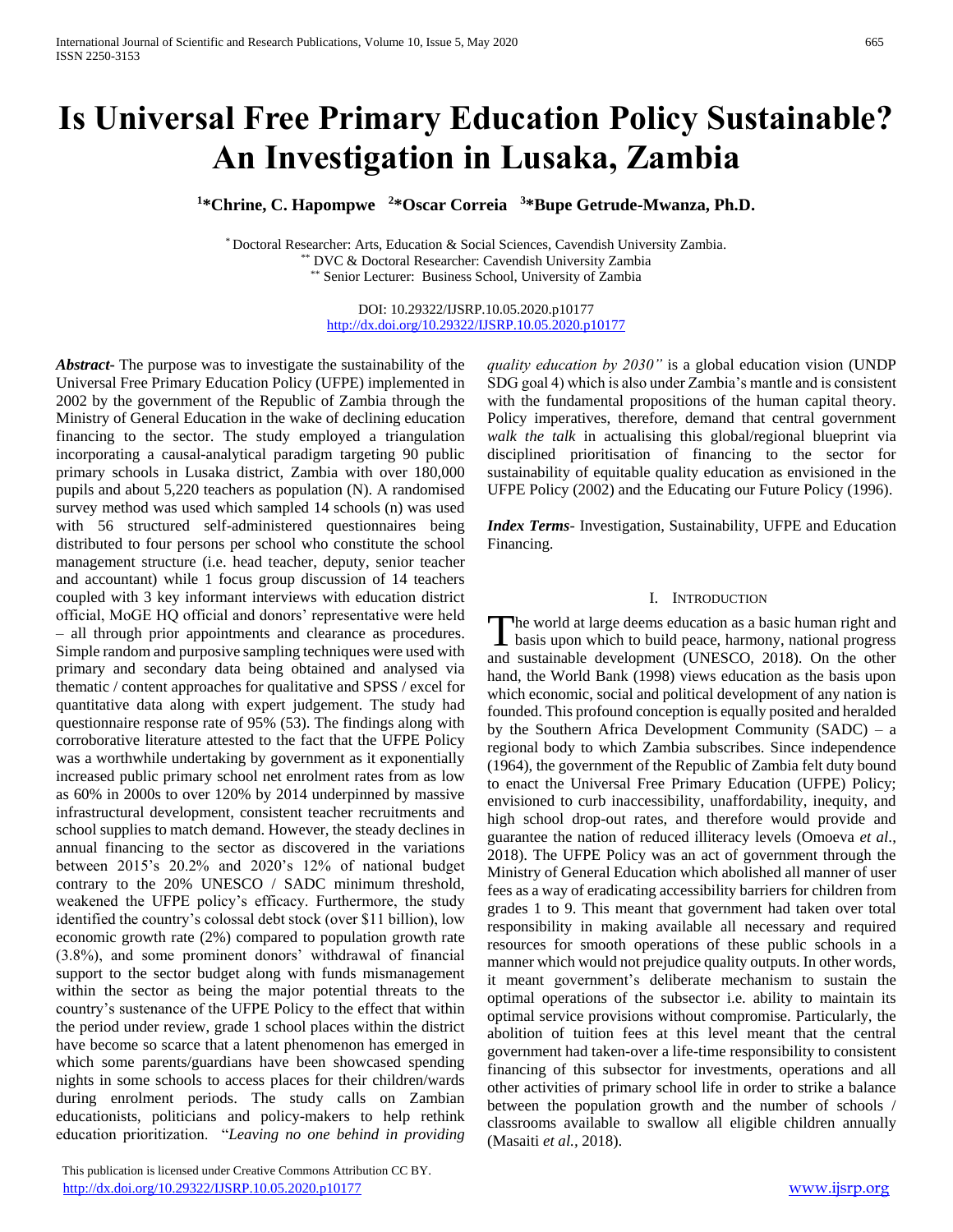Furthermore, government had entered into a sacred covenant to ensure subsistence and consistency of quality education by effectively managing equitable and optimal resource availability in terms of teaching staff, teaching learning materials, facilities and any other necessary infrastructure to circumvent and forestall any unforeseen service provision compromises within the subsector (ibid). Lusaka District, being the capital city of Zambia, has the highest number of schools compared to any single district in the country thereby permitting for marginal tolerance of extrapolation of findings to other districts in similar circumstances and context as the phenomena under study have wider implications. With this properly and contextually ascertained, this was purposed to investigate the sustainability implications of the UFPE policy in the wake of the dwindling education financing to the sector from 2015 to 2020 in Lusaka District.

#### 1.1. **Problem Statement**

 Zambia's UFPE Policy that was declared and instantaneously implemented in 2002 by the Ministry of Education was envisioned to exponentially increase equity, affordability, quality, relevance and accessibility to education by all and promote socioeconomic well-being of all citizens, and to achieve a good quality of life for everyone (Phiri, 2015; GRZ, 2002; and Ministry of Education, 2003). Consistent with this vision and conviction, between 2006 and 2014, government's appropriations to MoGE annual budget increased. This led to massive infrastructural development, increase in teacher recruitment, improved disbursement of grants to schools for operations coupled with consistent supplies of teaching and learning materials (MoGE 2015a; 7NDP, 2017-2021; Seventh National Development Plan (SNDP), 2011-2016). However, there has been a consistent and steady decline in financing the sector from 2015's 20.2% to 2020's 12%, (Ministry of Finance National Budgets, 2015 to 2020; Masaiti *et al*., 2018), which poses a threat to the furtherance and aspiration of the country's sustenance to provide quality UFPE to all its eligible citizens as envisioned (Masaiti *et al*., 2018; World Bank, 2019) and the Primary Net Enrolment Ratio (NER) has been indicted as having declined in 2016 in certain provinces (ibid). There is little known about the sustainability implications of the UFPE Policy in the wake of the declining financing owing to limited scholarly literature available. As a matter of fact, early in 2019, MoGE called for an education stakeholders' consultative conference in order to solicit for '*transformative ideas*' to aid the general education sector but subsequent anecdotal indictment showcased a flop of the 'Indaba' (Lusaka Times, April 2019). The closest to the current was one done by Mobela (2016) who concentrated on the impact of free primary education but not sustainability implications in view of declining financing as the current study's focus. On the other hand, in January (2020) and March (2020), Hapompwe *et al.,* (2020) carried out desk review and empirical studies focusing on *factors accounting for low learner outcomes at grades 5 and 9 levels in Zambia*, and *evaluation of public secondary schools' education financing and its impact on service quality in Lusaka, Zambia,* respectively. Although all these two studies were related to the current study by sectoral umbilical cord, they were not focused conceptually and theoretically to *investigate* the sustainability implications of the UFPE Policy and, therefore, still left gaps for the current study. Therefore, the study's question is, "what are the sustainability

 This publication is licensed under Creative Commons Attribution CC BY. <http://dx.doi.org/10.29322/IJSRP.10.05.2020.p10177> [www.ijsrp.org](http://ijsrp.org/)

implications for the quality Universal Free Primary Education (UFPE) in the wake of declining financing to the sector and subsector alike in Lusaka District?

# **1.2. Study's Objectives**

# **1.2.1. Main Objective**

To investigate the sustainability of Zambia's UFPE Policy against the declining subsector financing in Lusaka District.

## **1.2.2. Specific Objectives**

- i. To investigate the performance of the UFPE Policy over time, 2002 to 2014.
- ii. To find out central government's consistency in financing the education sector
- iii. To identify threats to the sustainability of the UFPE Policy.

# II. THEORETICAL REVIEW OF LITERATURE

# *1.3. National Population Upswing*

 Zambia is experiencing a large demographic shift and is one of the world's youngest countries by median age. The World Bank (2018) projects that this trend is expected to continue as the large youth population enters the reproductive age, which will put even more pressure on the demand for jobs, education, healthcare and other social services. In terms of age structure, the population under the age of 15 years and below accounts for about 50 per cent, while those under the age of 35years account for 70 per cent of the Zambian population (Masaiti *et al*., 2018). In terms of figures, 8,158,011 are young people under the age of 15 years (4,094,205 males / 4,063,632 females), 8,876,572 persons between 15 and 64 years old (4,461,085 males / 4,415,487 females), 435,888 people above 64 years (186,934 males / 248,954 females) (World Bank, 2018) (CSO, 2017). *In other words, the country overall has a young population, which makes the provision of educational services to this population to be of strategic importance to government* (EFA, 2015). Critically, the financial commitments and allocations to the sector requires periodic reviews in order to guarantee required quality, accessibility, relevance, efficiency and inclusivity (Masaiti, 2018) (emphasis added).

# **1.1.** *Lusaka District Schools Statistics*

 In 2019, there were 90 public primary schools spread in urban areas of Lusaka District (DEBS Statistics, 2019) and has a population of 2,000,000 people of which 46.4% (558,900) are of the school going youths below 16 years of age (Census Survey, 2015) thereby making this infrastructure very competitive. Given the fact that the said total population of Lusaka Province has 46.4% of school going age youths and also that the total population of Lusaka district youths is slightly higher than that of the other districts [ibid], it is on record that there is only very little infrastructural space for which the rest of the 46.4% of the youthful population is competing for. Therefore, this suggests that education quality service provision is compromised in one way or the other. This also might entail that the majority of this population may drop out of school for many a reason, or may be in school just to register presence, yet not attain the liberating intended education. Besides, notwithstanding the fact that the district also has a number of private and grant-aided schools which even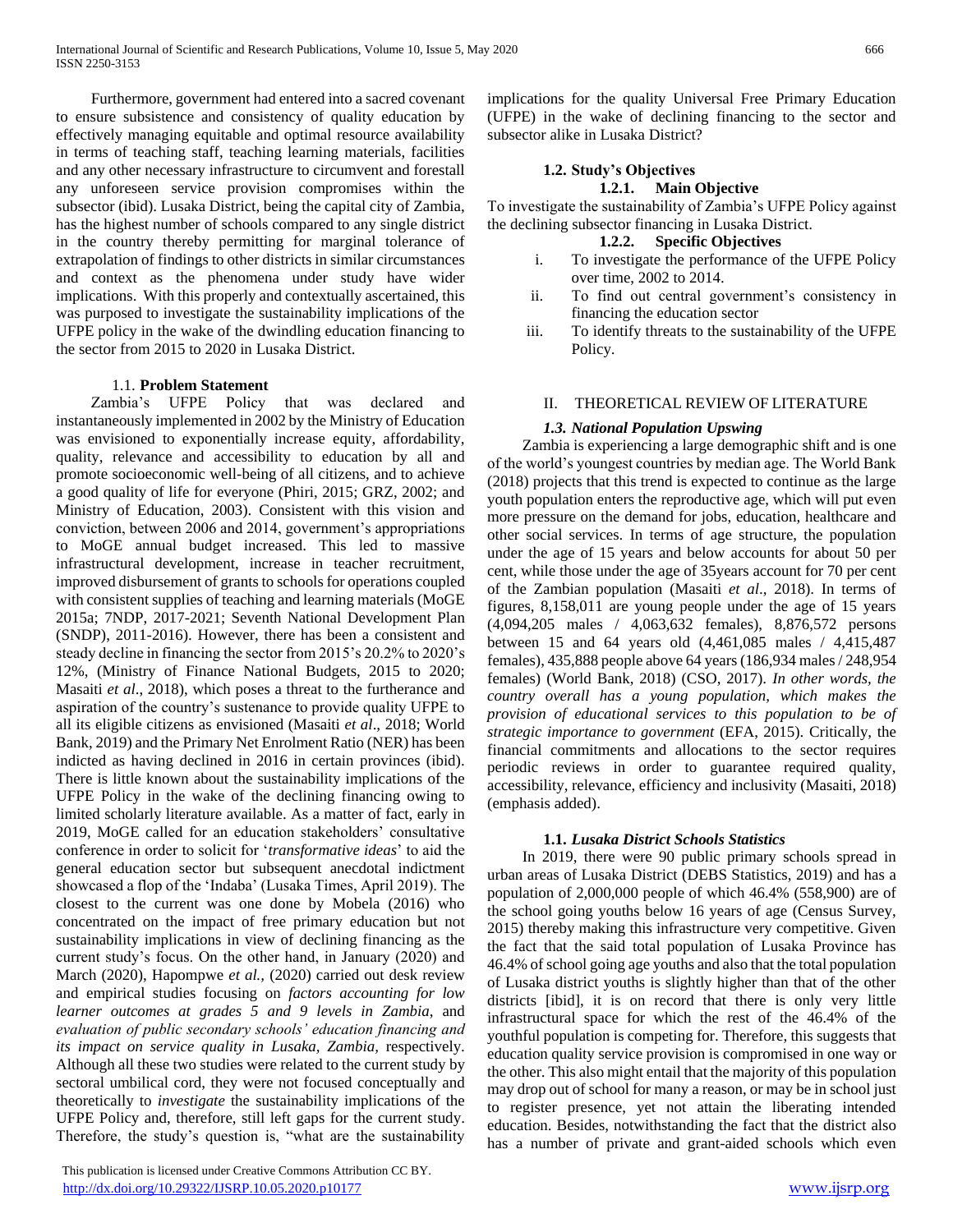outstrip the public ones, these institutions have a different management style and operational philosophy, which is largely anchored on capitalistic and neo-liberal ideological traditions, and therefore, still does not guarantee accessibility to most of the socio-economically disadvantaged learners. Thus, it is imperative to note that the responsibility of ensuring quality and equitable education provision per region is sacrosanctly vested in the government of the Republic of Zambia and that whatever the private sector is doing in this regard is a mere supplement to the government's effort (Hapompwe *et al*., 2020c).

# *1.2. Country and Policy Context*

 Following a period of decline in education accessibility and performance due to growing *poverty* and *under investment* and in a decisive action to enhance the provision of basic education and curb all manner of equitable and accessibility barriers which incessantly existed since independence (1964), the government of the Republic of Zambia declared and instantaneously implemented the Universal Free Primary Education Policy (UFPE) in 2002 covering grades 1-9. The UFPE was envisioned to exponentially increase access to education to all, promote the socioeconomic well-being of all citizens, and to achieve a good quality of life for every citizen (Phiri, 2015).

 Consistent with this conviction and vision, the trend of public education expenditure between 2006 and 2013 shows steady growth of education expenditure in both nominal and real terms. Government's expenditure on education grew from ZMW 1.5 billion in 2006 to ZMW 5.2 billion in 2013 in nominal terms. The budgetary allocations for 2014 and 2015 increased to ZMW 8.6 billion and 9.4 billion. Using the constant price of 2013, the public education expenditure also grew from ZMW 3.0 billion to 5.2 billion between 2006 and 2013. The ratio of government expenditure in education to GDP stayed strong, by ranging between 3.7 percent and 4.4 percent during the period of 2006 through 2013, and it was projected to be higher in 2014 and 2015, exceeding 5 percent of GDP. This was relatively on higher side in the region and comparable with other emerging economies (World Bank, 2015) to ensure massive infrastructural development, teacher recruitment and teaching material supplies availability as also several co-operating partners committed and actualized their financial support and technical services to the cause.

 The circumstance prior to the foregoing undertaking was such that although the country had experienced growth in the primary school subsector between 1972 and 1990, the gross enrolment rate was only about 59% (World Bank and UNICEF, 2009). Furthermore, "the system favoured a small minority who were believed to be academically sound to the detriment of the majority, hence promoting the spirit of imperfect competition at the expense of co-operation (GRZ, 1976:1-14). To address this issue, the Education Reform Document resolved to expand provision at primary level by, among others, conversion of buildings owned by absentee landlords, private homes, churches and community facilities into schools (Masaiti *et al*., 2018). All these aggressive undertakings were inspired by the realization that education was a basic human right for the entire human race and the foundation on which to build peace and drive sustainable development (UNESCO, 2018) for the benefit of all.

 Consequently, randomized performance records indicate that between 2005 and 2015, a total of 14,235 classrooms were constructed at primary education level (7NDP, 2017-2021), the number of teachers increased from 50,123 in 2002 to 77,362 in 2009 (SNDP, 2011-2016) and pupil enrolments also increased from 2.5 million pupils in 2005 to 3.3 million in 2009 (Mambwe, 2010; Masaiti *et al*., 2018). On the other hand, over one third of the girls who became pregnant returned to school between 2002 and 2009. Over 200,000 students in basic schools were reached with improved water and sanitation (MoGE 2015a). Between 2014 and 2015, enrolments increased with the number of primary school children reaching up to 3,691,486 in 2014, coupled with improved water and sanitary infrastructure along with library facilities (MoGE 2016b). According to MoGE (2015a), the primary school Gross Enrolment Rate was at 120.8% by 2015. In buttressing the growth in the subsector, the World Bank 2016/2018 Reports placed Zambia's current net enrolment rates at 99%.

# **1.1. Performance of the UFPE Overtime**

 Studies by Mambwe (2010) indicate that the introduction of UFPE in Zambia in 2002 significantly improved access to primary education especially after declining enrolments in the 1990s. In trying to actualize effective implementation of the policy, from 2006 to 2010, funding to the education sector steadily increased from 2.9% to 3.5% of GDP and saw an improvement in school infrastructure. Teacher training programs also increased where the teacher supply matched the expansion of school enrollments (from 50,123 in 2002 to 77,362 in 2009). Student enrolment had increased from 2.5 million students in 2005 to 3.3 million in 2009 (SNDP, 2011-2016). *Unfortunately, there is literature indictment to the effect that although there has been this general good performance by the UFPE Policy, the picture began to change from 2015 (with 3,215,723 enrolment) onwards compared to (2014 enrolment figure of 3,691,486) showing a general decline in Primary Net Enrolment Ratio (NER) of 13%* (Masaiti *et al.,* 2018:38).

#### *1.2. Education Financing and Impact Prior to 2015*

 In actualizing its governmental commitment to the sector, Zambia's historical trend in financial allocations to the education sector from 2005 through to 2015 shows an impressive steady growth in both real and nominal terms (3.7 percent and 4.6 percent of GDP respectively, between 2005 and 2013) (World Bank Group, 2015; FNDP, 2006-2010; SNDP, 2011-2016).

#### **1.3. Economic Recession, Debt Stock and Education Financing**

 Economists Todaro and Smith (2015) stress that it is difficult to pinpoint when the economy begins to decline due to lack of macro-economic perspective though one can analyse trends and various variables to draw conclusions on the state of the economy and its effect on education service provision. Historically, the Second Republic (1973 to 1991) was marred with economic meltdown owing to low copper prices at London Metal Exchange. This heavily negatively impacted as it declined government expenditures on social services, and increased external borrowing. It became extremely difficult to manage the education system during this period (Masaiti *et al.,* 2018).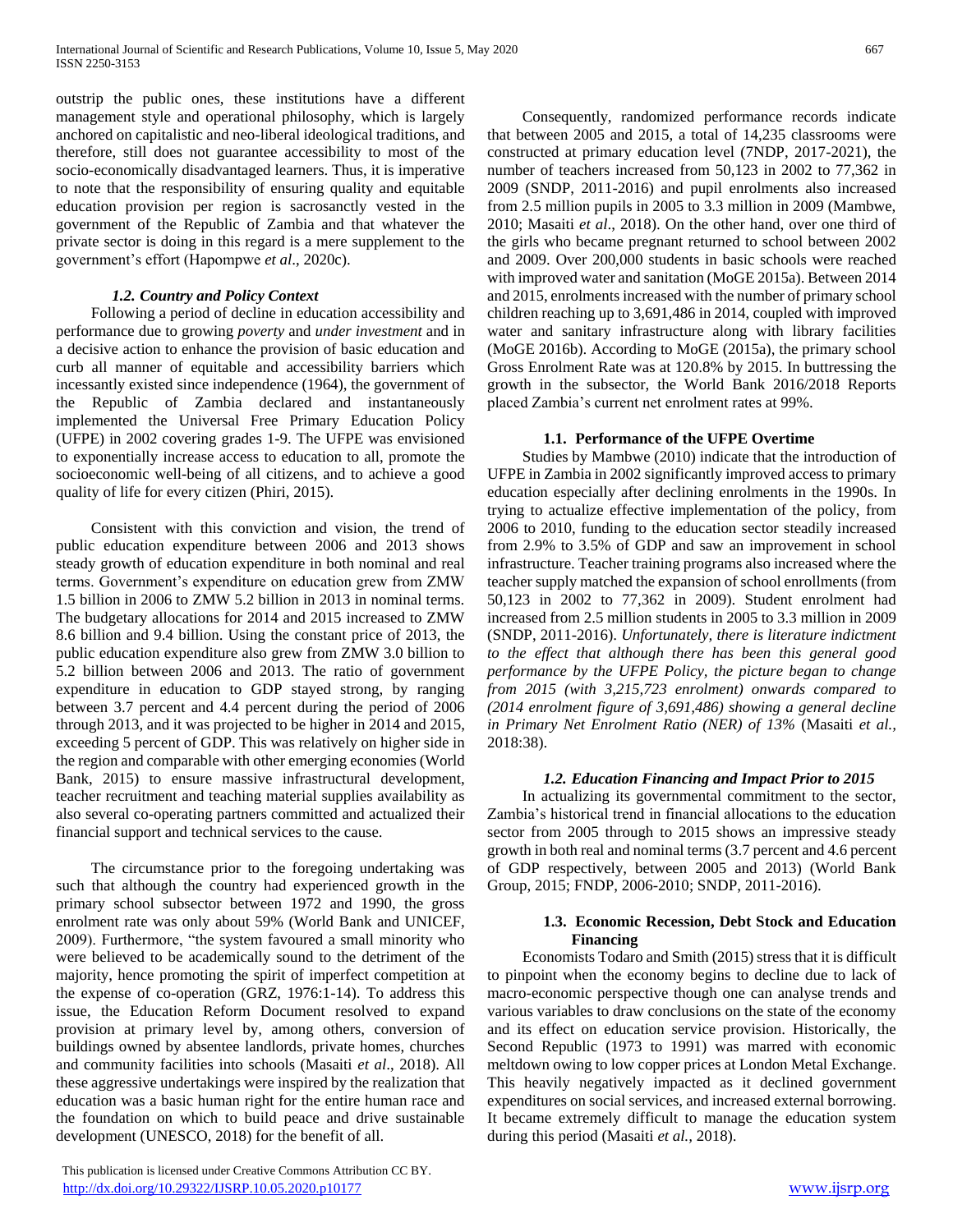Zambia was one of the countries which was granted debt relief by the international community just over a decade ago. In Zambia's past, debt has been a milestone which has held the country back: it held back growth (GDP) by crowding out private sector activity; it stunted development by reducing the amount of money available for investment in health and education; and it made it harder for small and medium-sized enterprises (SMEs) to access finance to grow (CTPD, 2018). On the other hand, the World Bank argues that *"an unsustainable debt burden would impact on poverty reduction in Zambia. It would reduce not only public investment and income growth, but would also reduce fiscal space for social spending as the cost of servicing the debt increases. Less money would be available to finance the government's national development plans. In the 1990s and early 2000s, high debt service costs directly reduced government budgetary allocations on health, education, and agriculture; and many social safety nets were eroded" (*World Bank, 2017*).*

 The foregoing paragraphs squarely resonate with the notion that economic meltdown or recession and huge foreign debt stock to a country are inimical and menace to any meaningful investments and social spending by the indebted country as most of the resources would be channeled to principal and interest loan repayments while aggregate local demand for products dwindles due to low productivity and lack of production. In this regard, therefore, it is necessary to state that the sustainability of equitable free primary education to all becomes not only a pipe dream but also a nightmare if a country found itself drowned into such economic doldrums and quagmires. Early in 2019, central government issued a Cabinet Memo instructing all heads of government departments to adhere to the austerity measures which government had earlier implemented (Cabinet Office Circular No. 12 of 2019) to respond to fiscal challenges. However, the circular was not categorical enough to disclose the reasonable cause and courses of action for external intelligent analysis.

# *1.1. Population Explosion*

 Masaiti et al (2018) strongly stress that the rate at which the country's population is growing relative to available service levels in health and education spheres was unsustainable. They observe that by 2035, Zambia's current population will have doubled and by 2100 it will reach 90 million, making the country  $26<sup>th</sup>$  most populous globally. The fact that the population is mostly youthful with 700,000 annual birth rate, has serious implications on education service provision (ibid).

# **1.2. Donor Aid**

 Zambia has had all-weather prominent donors supporting the education sector budget. This was in recognition of the country's being a lower middle income country and the fact that philanthropism is part of the mission blueprints of the donors. UNESCO (2016) strongly recommended such benevolence to developed countries to express such gestures to less developed countries for sustainability of their social service offerings in education. However, Prima facie evidence, however, indicate that most of the donors have completely closed their assistance to the country's sector while others like Ireland and others have equally pulled out of the pool fund and no longer support the MoGE budget annually as also confirmed by the Minister of Finance while presenting the National budget for 2018 (MoF National Budget, 2018).

# **1.3. Funds Misuse**

 In Zambia, public funding for education traditionally flows from the MoGE to schools through a four-tiered administrative hierarchy involving the MoGE HQ, Provincial Education Offices (PEOs), the District Board Offices (DEBs), and finally to schools in a top-down hierarchy, of course from Ministry of Finance. The reviewed secondary data from the Media (Reuters, Lusaka 20<sup>th</sup> September, 2018) and the *Auditor General's Reports, (2015- 2018),* have demonstratively highlighted that this bureaucratic financial disbursement and/or management channels constitute the basis for high risks of misappropriations, misapplication or simply non-disbursement by such recipient higher offices to recipient spending subsector entities. In September 2018, about 80 MoGE officials were suspended for misappropriation of over \$10 million meant for school supplies (*ZANEC Press Statement, 19th October, 2018*) while the *2015 to 2018 Auditor General's Reports* indicate funds misapplications and misappropriations in the sector to the tune of **ZMW 256,253,712** and **ZMW 8,715,532** respectively, meant for curriculum development, books, computers, desks, infrastructure expansion, bursary etc.

# **1.4. Related Studies and Gap Analysis**

 *'Leaving no one behind in the provision of quality education'* especially at elementary levels has been the clarion herald of UNESCO to all countries under its charter globally and Zambia inclusive. There is, however, a notable anecdotal trend of declension and departure from this global benchmark in Zambia's education system and seemingly no well-focused study has been conducted to bring out the facts surrounding the phenomena. Closely related to the current study by topic was a comparative research by Omoeva *et al*., (2018) which focused on the long term effects of universal free primary education in Malawi, Ethiopia and Uganda. The scholars paid attention to exploit the roll out of universal primary education (UPE) policies in the three countries as natural experiments to *assess* their long-term causal effects on schooling attainment, adolescent sexual and reproductive health behaviors, and economic outcomes. However, in comparison to the current study, Omoeva et al's focus was to assess the long term effects of UPE while the current study investigates sustainability implications based on financing inadequacies. Besides, whereas the previous study was comparative and international in nature, the current study is uncomparative and is localised by jurisdiction. On the other hand, Mobela (2016), conducted a study in Kabwe district of Zambia, focusing on the impact of free primary education in 20 government schools in which she explored descriptively FPE's provision of quality education, the adequacy of funding by government and the extent to which FPE helped primary school learners to proceed to next stages. However, among the fundamental variations with the current study is that whereas Mobela's (2016) was an impact study, the current is an investigative one on sustainability of the UFPE policy pedestaled on declining education financing to the sector. It is a trend-based study looking at 2015 to 2020 education financing with different conceptual and theoretical focus all-together. Therefore, the three studies fundamentally vary in terms of focus, contexts, complexity, major conceptual and theoretical nuances / variables. Additionally, in January (2020) and March (2020), Hapompwe *et al.,* (2020) carried out desk review and empirical studies focusing on *factors accounting for low learner outcomes at grades 5 and 9 levels in Zambia*, and *evaluation of public secondary schools'*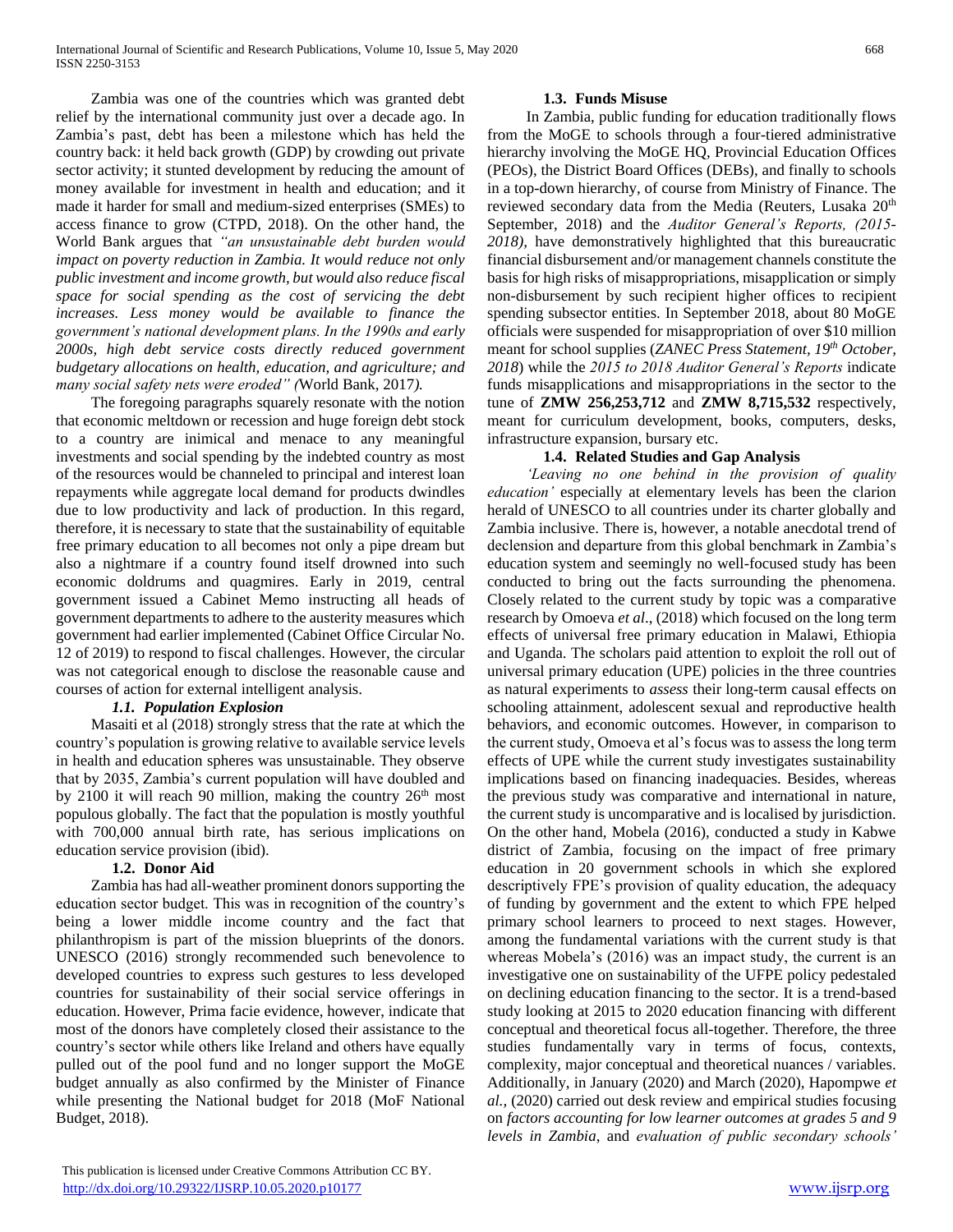*education financing and its impact on service quality in Lusaka, Zambia,* respectively. All these two studies, though related by sectoral inclination, they were not focused conceptually and theoretically to *investigate* the sustainability of the UFPE Policy, which then still left gaps for the current study. The studies by Masaiti *et al.,* (2013), Masaiti *et al*., (2016) and Mulamfu (1998) also from the Zambian context focused on *cost sharing among students in public higher learning institutions, shifting from bursary to loan scheme,* and *financing public higher learning institutions* respectively - all somehow related by sector but with different subsectoral focus and contexts to the current study's conceptual and contextual focus. Early in 2019, MoGE called for education stakeholders' meeting in order to solicit for 'transformative ideas' to aid the general education sector but subsequent anecdotal indictment showcased a flop of the indaba (Lusaka Times, April 2019). On the other hand, the study by Ntawiha (2016) concentrated on the *implications of inputs for outputs for public secondary schools* from the Rwandan context and focused more on pedagogical and classroom-based factors at secondary school levels of education thereby leaving the investigative aspect of the UFPE Policy at primary school level, which is the primary focus of this study.

# **1.1. Theoretical and Conceptual Framework 1.1.1. Theoretical Framework**

 A theory is a systematic body of knowledge or interrelated propositions systematically and logically presented to explain certain phenomena and help society interpret occurrences rationally. The Human Capital theory was propounded by Schultz in 1961 and developed extensively by Becker in 1964 (Adan *et al*., 2013). The theory is an economic rationalist approach which focuses on returns to investment in education. Education and training increase workers' productivity and hence the value of educated workers (Adan *et al*, 2013). Woodhall (1997:24) opines that "the concept of human capital refers to the fact that human beings invest in themselves, by means of education, training or other activities which raise their future incomes by increasing their lifetime earnings". It is this aspect of the theory's tenet that informs the current study in as far as education financing and the resultant effect thereof is concerned. It is clearly worth-noting from this theoretical perspective that investing in the education of citizens is a critical requirement for the realization of socio economic benefits as well as personal upward social mobility. The most efficient path to national development lies in the improvement of its production and productivity. This theory stresses the need to train human resources for efficiency and sustainable development by deliberate investment in the education sector, which is the clarion call of this paper against the odds of financing declines to the sector.

 Anchored on the pragmatic pedestal of the foregoing theory which lays profound emphasis on the need for human capital investment by government to catalyse the course of national development, the declining education financing to the sector, which essentially poses a threat to human capital development as it eclipses infrastructural expansion relative to demand, human resource and school material supplies, must cause a stir and public concern not only to the politicians but the donors and the general citizenry of the country as the future of the nation seems to be bleak with the phenomena at hand. Without consistent investment

 This publication is licensed under Creative Commons Attribution CC BY. <http://dx.doi.org/10.29322/IJSRP.10.05.2020.p10177> [www.ijsrp.org](http://ijsrp.org/)

in the sector but with the upswing service demand through population explosion, quality education service's sustainability becomes a far-fetched dream, hence the need to strictly adhere to the bright / practical prescriptions of this theory for the country's socio economic salvation.

# **1.3.1. Conceptual Framework**

 The conceptual framework is the system of concepts, assumptions, expectations, beliefs, and theories that support and informs research. Robson (2011) observes that it is a key part of the design. Miles *et al.,* (1994) defined a conceptual framework as a visual or written product, one that explains, either graphically or in narrative form, the main things to be studied and the key factors which may be concepts or variables and the presumed relationships among them. This paper has been guided by a conceptual framework depicting the probabilistic or potential threat variables / factors (independent variables) to the sustainability of the quality UFPE Policy to Zambia's education sector such as population explosion, financial mismanagement, public debt, economic recession and donor aid shortfalls as independent variables (IV) while the UFPE Sustainability will depict the dependent variable (DV). **Figure 1** below shows the paper's Conceptual Framework.



Figure 1: Study's Conceptual Framework Source: Author's Own Construction (2019)

#### III. METHODOLOGY

 The study employed a triangulation incorporating qualitative and quantitative causal-analytical paradigms targeting 90 public primary schools in Lusaka district with over 180,000 pupils and about 5,220 professional staff as population (N). A randomised survey method which sampled 14 schools (n) (i.e. 15%) was used with 56 structured self-administered questionnaires being distributed to 56 persons in sampled schools who constitute the school management structure (i.e. head teacher, deputy, senior teacher, and accountant) while 1 focus group discussion (FGD) of 14 teachers coupled with 3 key informant interviews with education district official, MoGE HQ official and donors' representative were held – all through prior appointments as procedures. The Self-Administered-Likert-standard questionnaire also underwent reliability pre-testing with 0.769 Cronbach's alpha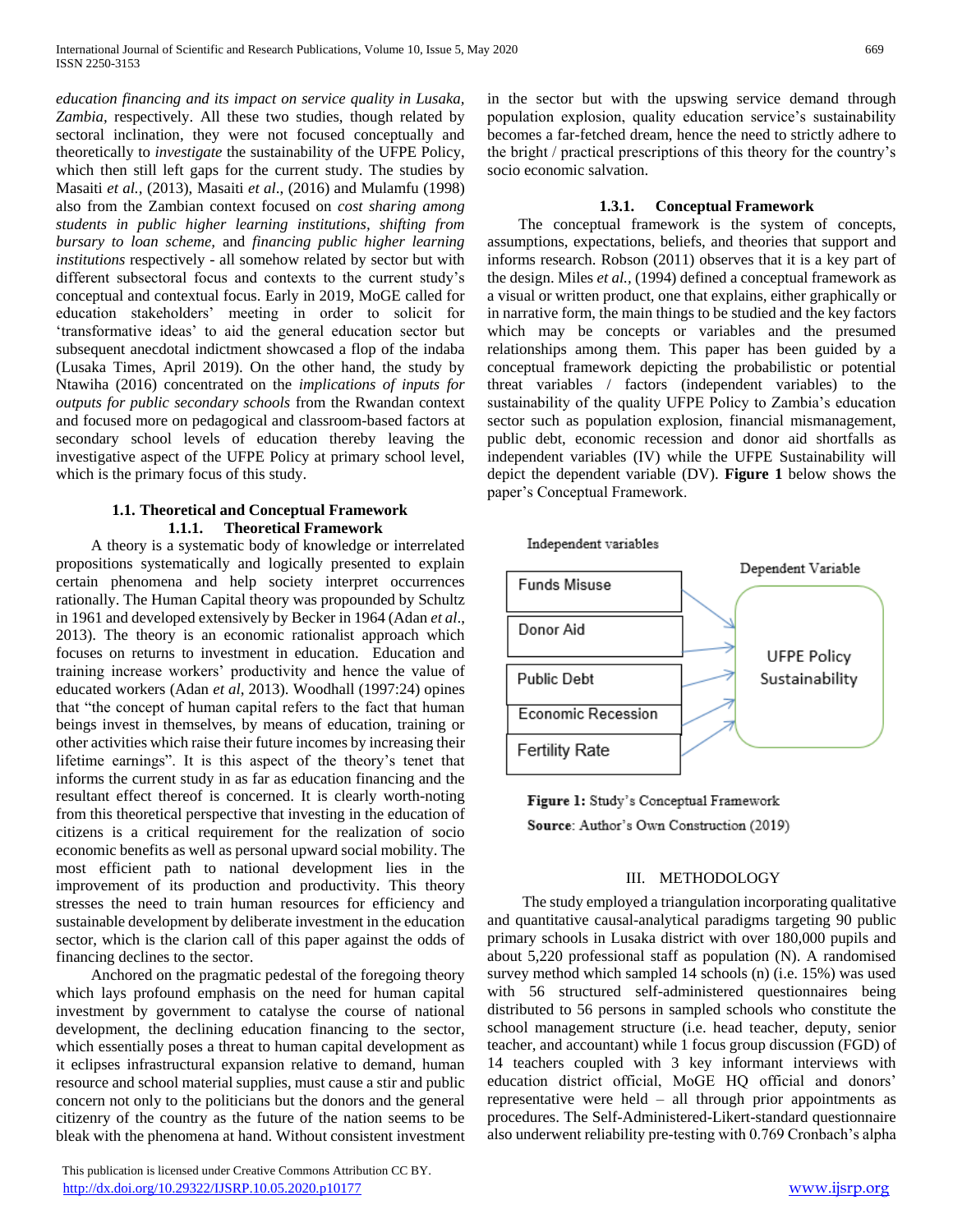being obtained. Clustering and simple random sampling techniques were used in selecting schools from different geographical locations (low density, medium & high density) / zones using DEBS' list and in the selection of 14 teachers for FGD while purposive technique was used in selecting the officials for key informant interviews. The obtained primary and secondary data were analysed via thematic approaches for qualitative and excel for quantitative data along with expert judgement. The study had questionnaire return rate of 95% (53).

# IV. FINDINGS

# *1.4. Performance of the UFPE Policy Overtime*

 On the objective question of the extent to which respondents agreed or disagreed on the performance of the UFPE policy overtime, the field evidence shows that 53% (28) agreed followed by 19% (10) who strongly agreed while 13% (7) and 9% (5) disagreed with 6% (3) being neutral. This quantitative evidence did from schools did not vary with information from key informants and FGD. The district education and MoGE HQ officials stressed that the UFPE policy enacted in 2002 multiplied both school infrastructure and teacher recruitments to ensure quality education and that the teaching learning materials were mostly in constant supplies and further pointed to the fact that the policy had good will from donors through the Basic Education Sub-Sector Investment Programme Project (BESSIP), which was heavily funded all the way from the initiation of the policy. The donor's representative also echoed similar sentiments and exemplified many other initiatives which were brought on board and funded to enhance universal primary education like the Programme for the Advancement of Girls' Education (PAGE) to ensure equitable education accessibility to all.

# *1.5. Financing Trend (2015-2020) and Controls*

 Field findings show that 59% and 26% agreed and strongly agreed that the termly school grant from government through MoGE has reduced in quantum during the period under review while 13% and 2% disagreed and strongly disagreed respectively. On the other hand, 49% and 19% agreed and strongly agreed that the grant was erratically reaching schools with 21% and 9% strongly disagreeing and disagreeing respectively. Discussions and interviews equally confirmed that some schools were not even receiving grants for the whole year while those who were receiving though erratically stressed that it had reduced in quantum to averages of ZMW 2,000 i.e. US\$ 100 per term (from past years' K10,000 i.e. US\$ 500) which they said was simply a drop in the ocean in as far as smooth school operations was concerned.

 Furthermore, documentary evidence from budgetary tracking from the MoGE and Ministry of Finance National Budgets for the periods spanning from 2015 to 2020 have clearly shown that the national budgetary appropriations to the education sector from 2015 to 2020 (20.2% in 2015; 17.2% in 2016; 16.5% in 2017; 16.1% in 2018, 15.1% in 2019 and 12% in 2020) have been on a declining trend (Ministry of Finance National Budgets, 2015-2020]. A close expert analyses of the financing trend to the MoGE sector based on the 20% minimum standard for the periods 2015 to 2020, indicate that in real terms the MoGE lost in underfinancing colossal sums of money amounting to over **ZMW 18.5 billion (US \$ 928,993,699)** which sum is equal to 2015 and 2016's budgets combined and effectively imply that the sector had no financing for the two years in question. Moreover, the information also clearly shows that from 2016 onwards, there was no time that government funded the sector to the 20% benchmark but continued in decrease (shortfalls) consistently from **ZMW 1.528.00 billion (US \$ 95,500,000)** in 2016 to over **ZMW 8 billion** (**US \$403,993,699**) in 2020. Additionally, in the 2015 to 2017, Auditor General's Reports lie indications to the effect that the amounts allocated during these periods under study did not actually translate into actual disbursements to the sector, which interpretively entail that the the sector has a double tragedy of both under financing and under disbursement as table 1 below shows.

| Year         | <b>Allocations ZMW</b> | <b>Disbursed ZMW</b> | disbursement<br>Under<br>ZMW | % Under disbursement |
|--------------|------------------------|----------------------|------------------------------|----------------------|
| 2015         | 8,527,887,660          | 7,061,931,985        | 1,465,955,675                | 17.2                 |
| 2016         | 2,582,718,744          | 2,183,920,068        | 398,798,676                  | 15                   |
| 2017         | 1,533,382,856          | 783,809,839          | 749,573,018                  | 49                   |
| <b>Total</b> | 12,643,989,260         | 10,029,661,892       | 2,614,327,369                | 25.55                |

**Table 1: Education Budget & Disbursement (2015-2017)**

Source: Auditor General's Reports (2015-2017)

**Table 1** below demonstrates further that in addition to the under financing acknowledged here, the same amounts budgeted does not reach the MoGE.

**Table 1** above shows that out of the total allocation of **K8,527,887,660** only **K7,061,931,985** was disbursed to the sector in 2015 while **K2, 183,920,068** was disbursed in 2016 out of the total budgetary allocation of **K2,582, 718,744**. In 2017, **K1,533,382,856** was allocated but only **K783,809,839** was released thereby giving the overall *under disbursement* of **K 749,573,017.00**.

 This publication is licensed under Creative Commons Attribution CC BY. <http://dx.doi.org/10.29322/IJSRP.10.05.2020.p10177> [www.ijsrp.org](http://ijsrp.org/)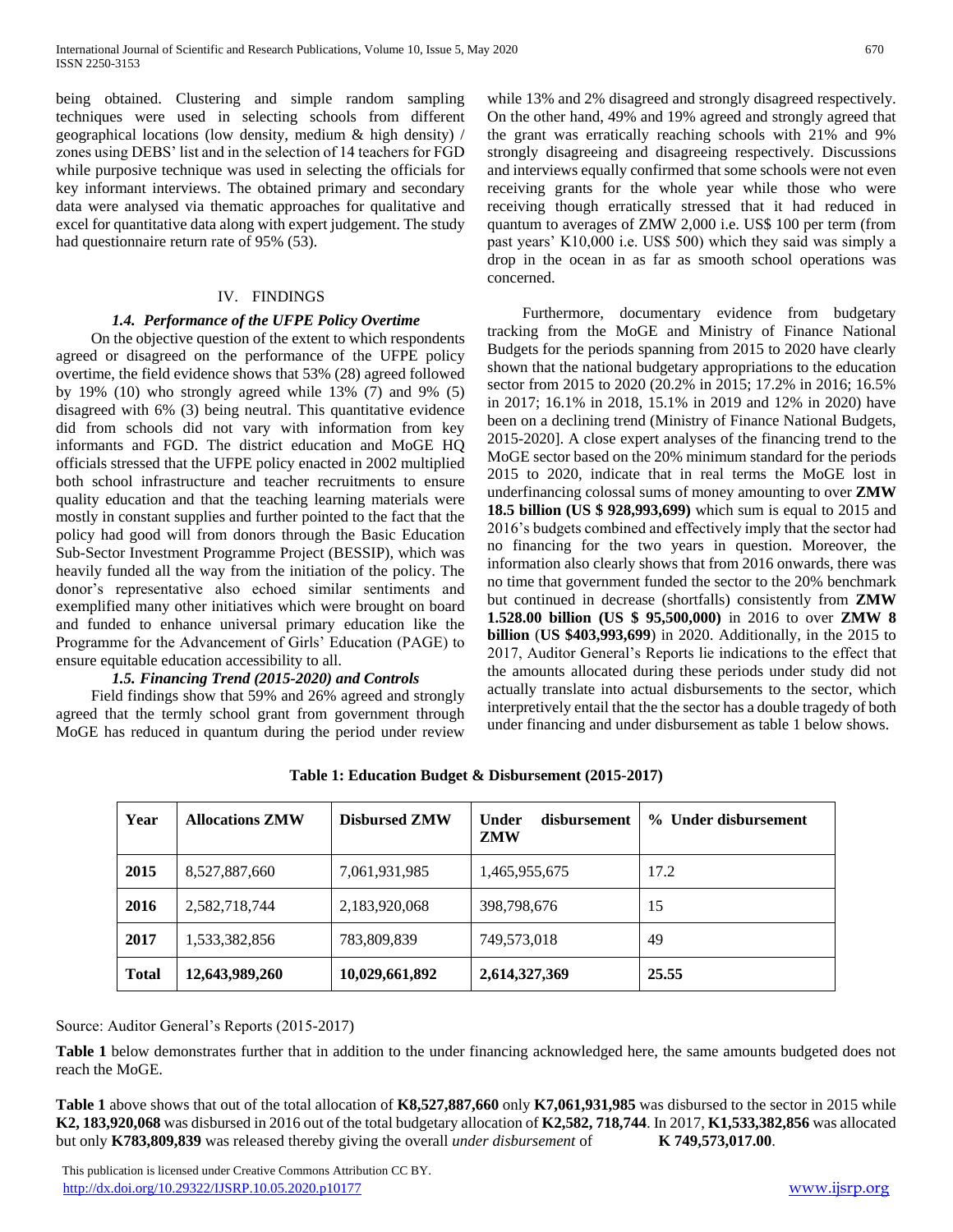#### 1.1. **Threats to the Sustainability of the UFPE Policy** *1.1.1. Financial Loopholes*

 The primary and secondary field data demonstratively highlighted financial inadequacies in the sector owing to its bureaucratic financial disbursement and/or management channels constituting the basis for high risks of misappropriations, misapplication or simply non-disbursement by such recipient higher offices to recipient spending subsector entities. The key informants stressed that finances to the spending unit (the school) has to go through sometimes three channels, namely; MoF to MoGE, from MoGE to PEO, from PEO to DEBS, and from DEBS to school. This concern was made serious observing that actually schools did not have procurement units as all procurements were done by higher structures in such a way that in certain cases materials unmatched to school requirements were procured without the knowledge of school management. Moreover, the Auditor General's Reports in the same period under review indicted the ministry as being consistently on the wrong side with application of financial regulations and management (Auditor General's Reports, 2015-2018). In the same vein, it was unearthed through in-depth investigations that MoGE HQ in 2018 had misappropriated over \$10 million donor funds meant for school supplies.

# *1.1.2. Donor Aid*

 Field data show that 53% agreed and 26% strongly agreed to the negative impact on education quality service delivery occasioned by donors' annual sector budgetary support withdrawal while 11% were neutral with 6% and 2% disagreeing and strongly disagreeing respectively. Focus group discussions and key informant interviews also attested to withdrawal of sector financing by some prominent donors and that austerity measures were implemented by government and have greatly affected school operations in terms of school supplies (stationery) etc. A key note interaction with one of the donor officials who was part of the pool fund initiative categorically indicated lack of transparency, accountability and prudence in financial management as being among the key reasons for donors' withdrawal of support to the sector. While presenting the 2018 National Budget, the then Minister of Finance, Hon Felix Mutati confirmed non- disbursement of grants from co-operating partners (Budget Speech, 2018, Hon. Felix Mutati, p.g. 5-7).

 Additionally, in their in-depth investigation of the phenomena in another earlier but different study, Hapompwe *et al*., (2020b), quoted one of the donors' representatives as stressing that:

 *"The country was not in want of further policies, treaties, conventions and laws to guide the education sector in providing quality service but that the practice, attitude and applications of existing standards, controls, policies etc. were fundamentally absurd and did not inspire confidence in donors' sustainable contributions to the sustainable growth, expansion and development of the sector. The system is leaking and most donors will put no more funds in the education system for now until the controls are enhanced."*

# *1.5.1. Zambia's Public Debt*

 The MoGE and the district education officials during the field interviews confirmed the awareness of the huge public debt stock which they said partly occasioned the invocation of austerity

 This publication is licensed under Creative Commons Attribution CC BY. <http://dx.doi.org/10.29322/IJSRP.10.05.2020.p10177> [www.ijsrp.org](http://ijsrp.org/)

measures by government which have equally affected the sector in both infrastructural investments and teacher recruitments as the sector was currently under employment freeze. Besides, field evidence confirmed massive shortage of teachers to averages of 8 per school based on standard pupil to teacher ratios of 1:40 and classes were heavily congested with all schools having two sessions per day, implying reduced contact hours. Teachers during FGD indicated that in some classes there were over 80 pupils and it was practically impossible to administer effective teaching/learning with better outputs.

 Corroboratively, Adeyemi (2011) examined the financing of education in Nigeria during the time of the country's huge debt stock. He highlighted the sources of financing of education in developed and developing countries while the Nigerian *external debt stock* and the *level of debt servicing were given*. The study showed the total revenue accruing to the Federal Government and the amount of money allocated to the education sector at various periods indicating deficits in the funding of the education system. The findings further revealed that the funding of education had not been up to 17% in any given financial year despite the UNESCO minimum standard of 20% of national budget.

#### *1.5.2. Zambia's Economic Recession*

 A recession is an economic situation in which a country experiences negative growth in gross domestic product (GDP) in two consecutive quarters of the year (Afima, 2017). Closely related to this assertion by Afima, respondents were asked to indicate the extent of their agreement or disagreement as to the negative implications of the country's economic recession on the sustainability of the UFPE policy. The responses show that 49% and 40% agreed and strongly agreed respectively followed by 4% in each case who were neutral and strongly disagreed with 2% being disagreed. At the time, the country's GDP was projected at 2% by IMF (December, 2019 Assessment Report) while the inflation rate was at 14% by close of February 2020 (Central Statistical Office, 2020) and bank interest rates ranging between 30% to 35% coupled with volatility in foreign exchange rates with the local currency having depreciated by close to 30% by end of March 2020 (i.e. from K13 to US\$ to K20 per dollar.

#### *1.5.3. Population Explosion and Education Provision*

 Field findings indicate that 61% and 30% were strongly agreed and agreed respectively to the fact that the growth in the population did not match with classroom space in schools while 4% strongly disagreed and 1% was neutral. Interviews on the phenomena coupled with FGD re-echoed the quantitative data and the phenomena of parents / guardians sleeping in schools to access grade 1 places was affirmatively confirmed by district education and MoGE officials in corroboration with media reports (Lusaka Times, 9<sup>th</sup> November, 2019) who equally lamented the under investment in school infrastructure which was collectively held as a time-bomb to the sustainability of UFPE. Zambia's population is growing at the rate of about 3.8% (from **3,449,000** in 1964 to **16,212,000** by 2015) with proportionately high numbers being of school going age with **41%** being children below the age of 15 years. This is contrary to the fixed sector's class room space and infrastructural expansion occasioned by declining public financing (Masaiti *et al*.,2018). As a matter of fact, Zambia's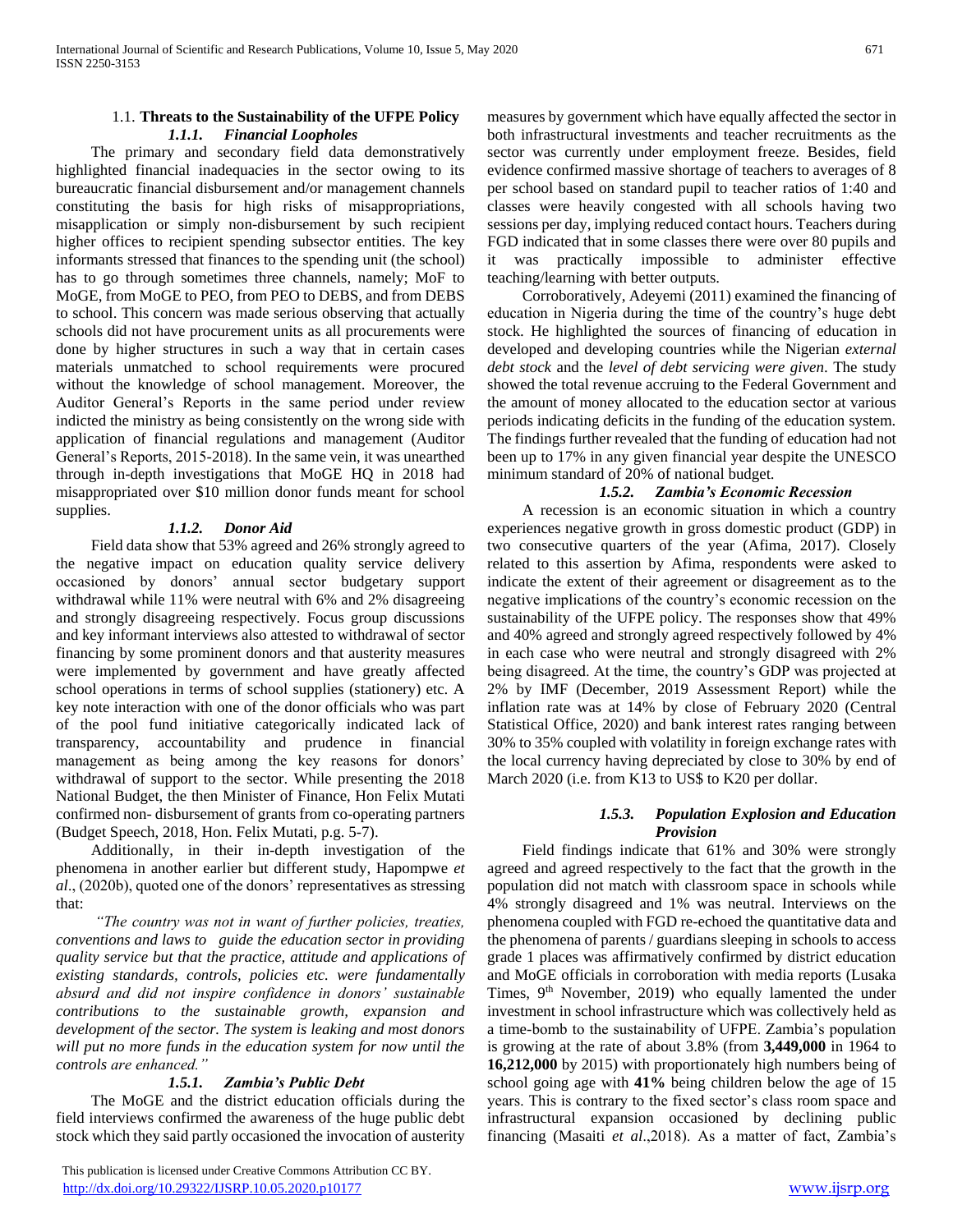annual births of 700,000 already exceeds the number being enrolled each year in grade 1 (ibid).

## **1.1.1. Other Quality Quantitative Indicators**

 In trying to square come round the topical issues of the study, the researcher zoomed to elicit pupil/facility/resource ratios which are fundamental indicators of the school's performance and likelihood of producing quality desirable learner outcomes. Table 2 below shows respondents' indications of average prevailing quality ratios.

#### **Table 2: Pupil to Facility/Resource/Service Ratios**

 The pupil: facility/resource/service ratios as prevailing in learning institutions under study are displayed in **Table 2** below. These ratios indicate input resource variables in the teaching/learning process which to a greater degree measure and/or determine the likely output depending on the factor combinations.

| <b>Facility/Item</b>                  | <b>Obtaining Ratios</b> | <b>Normal Ratio</b> |
|---------------------------------------|-------------------------|---------------------|
| : Pupil ratio<br>Desk                 | 1:3                     | 2:1                 |
| Urinal<br>: Pupil ratio               | 1:55                    | 1:25                |
| Teacher : Pupil ratio                 | 1:75                    | 1:40                |
| Computer : Pupil ratio                | 1:3                     | 1:1                 |
| Pupil: book ratio (English texts)     | 1:3                     | 1:1                 |
| Pupil: book ratio (Mathematics texts) | 1:6                     | 1:1                 |
| Pupil: book ratio (Science texts)     | 1:7                     | 1:1                 |
| Classroom : Pupil ratio               | 1:150                   | 1:40                |
|                                       |                         |                     |

**Source**: Field Data (2020)

 **Table 2** above shows that a double seater desk is shared by 3 pupils while 55 pupils line up for a single urinal meant for 25 male pupils with 45 girls lining up for 20 toilets only without any shower rooms, sanitary towels and toilet paper including handwashing pastes. There are 75 pupils per teacher instead of 40 while 3 pupils share one computer; each English text book is shared by 3 pupils while each Mathematics and Science texts are shared by 6 and 7 pupils, respectively, instead of 1 to 1 in each case. The number of classroom to pupil ratio stands at 1 to 150 especially for schools in slums, implying that the learners have to share the space by dividing the day into 2 sessions i.e. morning and afternoon sessions. This arrangement means that some learners have less learning time/hours than the other especially those for afternoon classes.

#### V. DISCUSSION OF FINDINGS

 The previous sections have provided a firm and profound motif to the subject matter question of sustenance of the the UFPE policy against the odds of declining sector/ subsector financing. The discourse has ably provided intriguing academic and empirical evidence to the effect that the policy was well thought out by government in 2002 and that to a great extent, its performance through a decade and half has been relatively tremendous against its set targets. The infrastructural expansion, human resource and school supplies in right quantity were the main areas of scores for the policy which has been also discovered to have had good will support from a cross section of stakeholders locally and internationally. Authentically, Statistical account shows that during the period of the policy up to 2015, government progressively increased annual appropriations to the sector for investment, operations and activities to the tune of 2.6% of GDP in 2006 to 3.5% of GDP in 2009 while between 2005 to 2014, the figures increased from 3.7% of GDP to 4.6% of GDP. Ostensibly,

 This publication is licensed under Creative Commons Attribution CC BY. <http://dx.doi.org/10.29322/IJSRP.10.05.2020.p10177> [www.ijsrp.org](http://ijsrp.org/)

government increased allocations to the sector from 15.3% to 22.6% (World Bank Group, 2015; FNDP, 2006-2010; SNDP, 2011-2016). This saw the number of teachers increase from 50,123 in 2002 to 77,362 in 2009 (SNDP, 2011-2016) (MoGE, 2015a; MoGE 2016; Masaiti et al., 2018) while the number of classes and with enrollments also multiplied exponentially. It would have been wished that such legacy in the subsector continued for furtherance of equitable human capital development for national development. BESSIP and PAGE were noble complementary packages which have now been reportedly abandoned by donors to the detriment of not only the sector but the nation as a whole.

 Unfortunately, after 2015, the question of sustainability of the UFPE Policy comes into question. The confirmed under financing and under disbursement to the sector is a matter of immense magnitude as it greatly prejudices the aspirations of the country in its 2030 Vision. The MoGE (2016b) and Masaiti *et al*., (2018) give an account of reduction in the enrollment of the subsector in that the variation (13%) between 2014 (3,691,486) and 2015 (3,215,723) was too huge and not representative of the demand ceiling. Additionally, it is also noteworthy that the declining enrollments are coinciding with the declining financing to the sector (from 20.2% in 2015 to 12% in 2020). There is further evidence adduced from government records nationally to the effect that the number of children out of school have been also exponentially increasing (195,000 in 2015 to 250,000 in 2016 and 762,000 in 2017 while 2018 recorded over 800,000) (Education Statistical Bulletin, 2016 & 2017; ZANEC, 2019) and the Minister of General Education in Lusaka had to close registration of grade 1 pupils for 2020 intake owing to parents sleeping in schools to scramble for limited available space. The school authorities were operating under pressure in that although they wished to absorb all the eligible learners at every level of education, school capacity was fixed.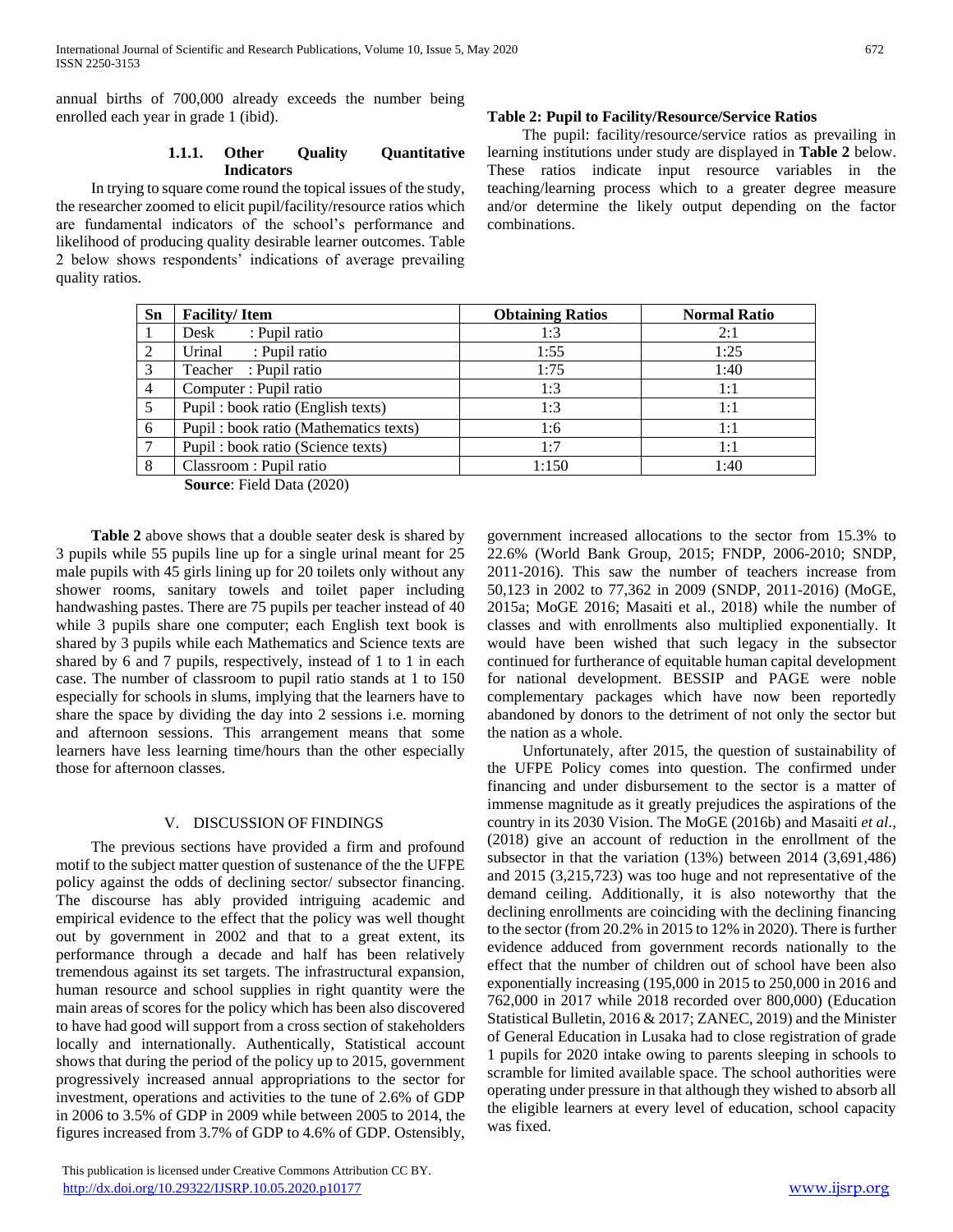Furthermore, there is now enough primary evidence suggesting that government has ceased all capital investments of school infrastructure as a result of austerity measures imposed due to a ballooning foreign debt stock which is currently around \$11 billion for which the country has no capacity to liquidate and the economic recessions being experienced. A critical analysis of the 2019 and 2020 national budgets further show that over 87% of the budgets is spent on debt repayment and personnel emoluments thereby leaving only a paltry 13% for possible investments though budget deficits are equally orders of the day. Unfortunately, this scenario has been compounded by the withdrawal of some prominent donors from supporting MoGE sector budget due to lack of transparency and accountability in the management of financial resources. The donors hold a strong opinion that central government has not shown political will in ensuring that officers who are yearly reported to have abused resources were brought to book and faced the law. In the case of the reported US\$ 10 million mismanagement of finances, none of the individuals were arrested, and this was cited to be among the frustrations of donors.

 In a nutshell, as a consequence of the financing inadequacies and all other challenges alluded to hereinabove, the study ascertained that the public primary school subsector in Lusaka District had suffered enormously in terms of capital investment and operational funding to the effect that close to no physical facilities nor class room expansion projects had been undertaken during the period under review coupled with reductions and randomness in grants disbursement to schools. The ramifications of the phenomena on a large scale were notably extreme compromises in quality education service delivery in that the input factors were way too abnormal to guarantee quality learner achievements and staff motivation. Academically and pragmatically, there is convergence and consensus to the effect that the absence of instructional materials, qualified teachers, appropriate physical facilities in right quantities, ample contact hours etc, there can be no guarantee to desirable learning outcomes (Ntawiha, 2016 and Hapompwe *et al*., 2020c). This scenario essentially impairs the country's aspirations of the UFPE policy to grow and develop socio economically as technical know-how / human development is a primary ingredient to such an undertaking.

#### VI. CONCLUSION AND RECOMMENDATION

#### **1.6. Conclusion**

 The primary and corroborative secondary literature gathered and analysed have affirmed the fact that the UFPE policy had brilliant insights and greatly scored to its aspirations from 2002 to about 2014. However, field evidence has also demonstrated sustainability glitches and bleak future of the policy from 2015 onwards, largely due to government's declining financing to the sector, which has declined from 20.2% in 2015 to 12% in 2020. Moreover, the country's colossal debt stock (over \$11 billion), low GDP growth  $(2%)$  compared to population growth rate  $(3.8%)$  and some donors' withdrawal of their financial support to the sector budget coupled with funds mismanagement within the sector have been identified as major threats to the country's sustenance of the UFPE Policy to the effect that within the period under review, the total number of children out of school nationally has soared to over 800,000 in 2019 from 195,000 in 2015 correlating with the

 This publication is licensed under Creative Commons Attribution CC BY. <http://dx.doi.org/10.29322/IJSRP.10.05.2020.p10177> [www.ijsrp.org](http://ijsrp.org/)

budgetary declining period of 12% in 2020 from 20.2% in 2015 but with the population growth rate of 2.8% in 2015 and 3.8% in 2019.

#### **1.7. Recommendation**

 The findings of this study are a wakeup call to educationists, politicians and policy-makers to help rethink education prioritization. "*Leaving no one behind in providing quality education by 2030"* is a global education vision (SDG 4) which is also under Zambia's responsibility and is consistent with the fundamental propositions of the human capital theory. Policy imperatives, therefore, demand that central government *walk the talk* in actualising this global/regional blue print via conscientious prioritisation of benchmarked financing to the sector for sustainability of equitable quality education as envisioned in the UFPE Policy (2002), the Educating our Future Policy (1996), and the ultimate 2030 Vision of the country.

#### **REFERENCES**

- [1] Adeyemi, T.O. (2011). Financing of Education in Nigeria: An Analytical Review. Department of Education Foundation and Management. Ado-Ekit: University of Ado-Ekit, Nigeria.
- [2] Auditor General's Report. (2018). Lusaka-Zambia.
- [3] Auditor General's Report. (2017). Lusaka-Zambia.
- [4] Auditor General's Report. (2016). Lusaka-Zambia.
- [5] Auditor General's Report. (2015). Lusaka-Zambia.
- [6] Becker, G. (1964). Human Capital: A Theoretical and Empirical Analysis with Special Reference to Education. New York: Columbia University Press.
- [7] Central Statistical office. (2017). Census of Housing and Infrastructure. Lusaka: CSO.
- [8] Central Statistical office. (2010). Census of Housing and Infrastructure. Lusaka: CSO.
- [9] Education Statistical Bulletin. (2016). Lusaka: MoGE HQ.
- [10] Education Statistical Bulletin. (2015). Lusaka: MoGE HQ.
- [11] Edgerton, J. D., Roberts, L. W., Von Below, S. (2012). Education and Quality of Life, in Land, K. C., Sirgy, M. J., Michalos, A. C. (editors), Handbook of Social Indicators and Quality of Life Research, Springer.
- [12] Hapompwe, C. C., Karim, A. M. & Kambikambi, T. T. (2020b). An Evaluation of Public Secondary Schools' Education Financing and Its Impact on Service Quality in Lusaka, Zambia. African Journal of Education and Practice,  $5(2)$ ,  $19 - 32$ .
- [13] Hapompwe, C. C., Karim, A. M., Kambikambi, T. T. & Milimo, V. (2020a). Assessment of Factors Accounting for Low Learner Outcomes in Core Subjects Among 5th and 9th Graders in Zambia's Public Schools. African Journal of Education and Practice,  $6(1)$ ,  $1 - 18$ .
- [14] Hapompwe, C. C., Karim, A. M. & Kambikambi, T. T. (2020c). An Evaluation of Public Secondary Schools' Education Financing and Its Impact on Service Quality in Lusaka, Zambia. African Journal of Education and Practice,  $6(2)$ ,  $13 - 32$ .
- [15] Lusaka Times Newspaper; Education Sector Has Not Received any Funding for 2018 as at 17th July, 2018. Lusaka: Zambia.
- [16] Mankiw, G.N. (2010). Macroeconomics: 7th Ed: New York, Worthy Publishers.
- [17] Masaiti, G. (ed.) (2018). Education in Zambia at Fifty Years of Independence and Beyond. Lusaka: UNZA Press.
- [18] Masaiti, G., Mwelwa, K., and Mwale, N. (2016). Shifting from Government Bursaries to a Loan Scheme in Higher Education: Exploring the Zambian Experience in Student Financial Aid. Ministry of Higher Education (MOHE), Lusaka: University of Zambia.
- [19] Ministry of General Education (MoGE) (2015). 2015 Annual Progress Report on Performance, January-December. Lusaka: Zambia Publishing House.
- [20] Ministry of General Education (MoGE). (2015). "Education for All 2015 National Review Report: Zambia". Revised version – original published in